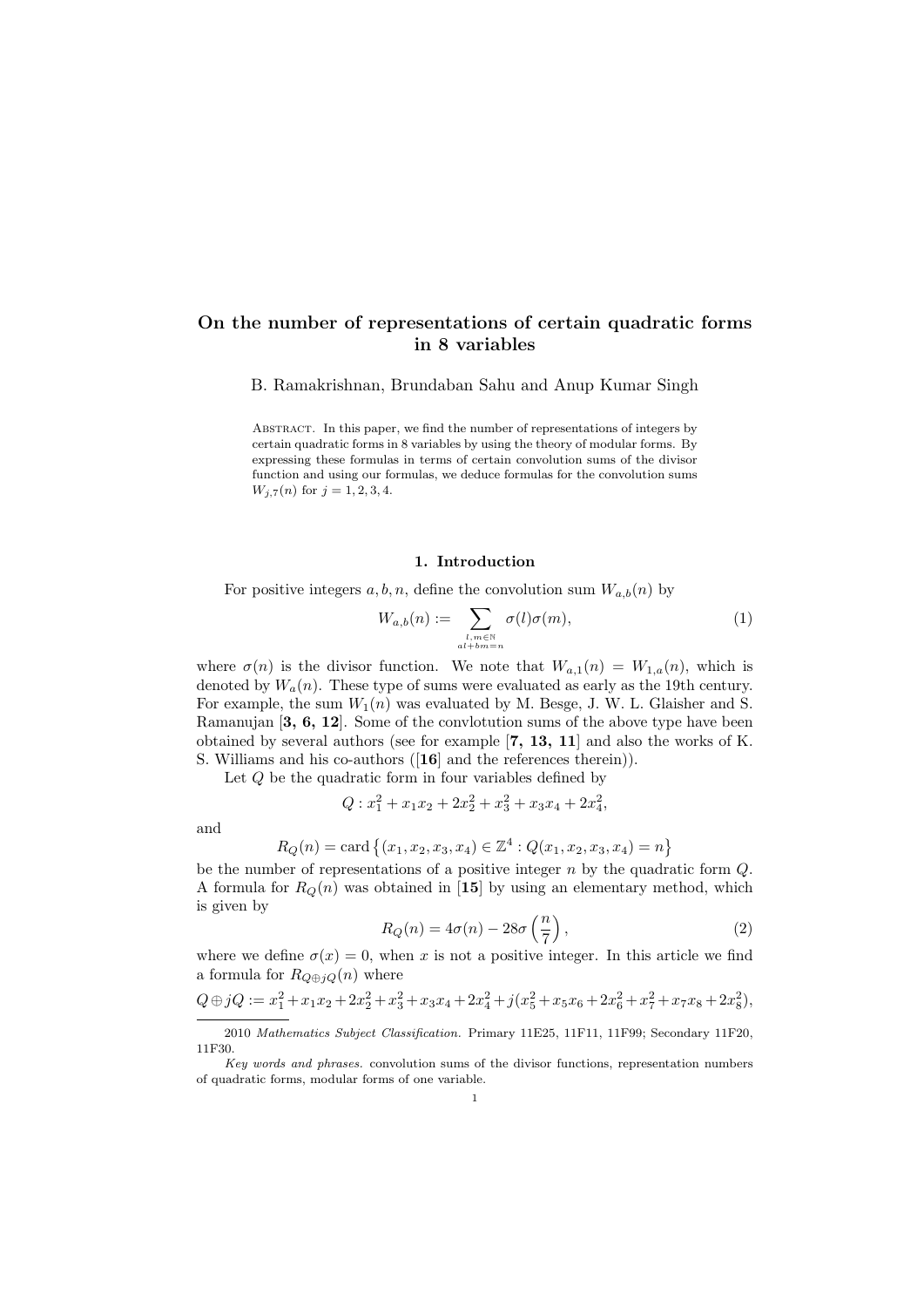for  $j = 1, 2, 3, 4$  using theory of modular forms. Next, by using the above formula for  $R_Q(n)$ , we express  $R_{Q \oplus jQ}(n)$  in terms of the convolution sums  $W_j(n)$ ,  $W_{7j}(n)$ and  $W_{j,7}(n)$ . Since the convolutions  $W_j(n)$ ,  $1 \leq j \leq 4$  and  $W_{7j}(n)$ ,  $j = 1, 2, 4$  are already known, we use them along with  $W_{21}(n)$  (which we prove using the theory of quasimodular forms), to give formulas for  $W_{i,7}(n)$  for  $1 \leq j \leq 4$ . We note that  $R_{Q \oplus Q}(n)$  has also been evaluated by K. S. Williams in [15], using the convolution sums method.

### 2. Preliminaries and Statement of Results

Let  $M_k(N)$  be the space of modular forms of weight k for the congruence subgroup  $\Gamma_0(N)$  and  $S_k(N)$  be the subspace of cusp forms of weight k for the congruence subgroup  $\Gamma_0(N)$ .

Let  $\mathscr{Q}: \mathbb{Z}^{2m} \to \mathbb{Z}$  be a positive definite quadratic form given by

$$
\mathscr{Q}(\mathbf{x}) = \frac{1}{2}\mathbf{x}^t \mathcal{A} \mathbf{x},
$$

where  $\mathbf{x} \in \mathbb{Z}^{2m}$ . Then the associated theta series, denoted by  $\Theta_{\mathscr{Q}}(z)$ , is defined as

$$
\Theta_{\mathcal{Q}}(z) = \sum_{\mathbf{x} \in \mathbb{Z}^{2m}} e^{2\pi i \mathcal{Q}(\mathbf{x})z}
$$

.

Let M be the smallest positive integer such that  $M\mathcal{A}^{-1}$  is an even integral matrix (i.e., a matrix with diagonal entries as even integers and off-diagonal entries as integers) and  $\chi_{m,M}$  be the quadratic character defined by  $\left(\frac{(-1)^m M}{M}\right)$  $\left( \frac{m \cdot M}{\cdot} \right)$ . Then, it is known that  $\Theta_{\mathscr{Q}}(z)$  is a modular form of weight m on  $\Gamma_0(M)$  with character  $\chi_{m,M}$ . For more details on theta series associated to integral quadratic forms we refer to Chapter IX of  $[14]$  and  $[4, p.32]$ .

For  $k \geq 4$ , let  $E_k$  denote the normalized Eisenstein series of weight k in  $M_k(1)$ given by

$$
E_k(z) = 1 - \frac{2k}{B_k} \sum_{n \ge 1} \sigma_{k-1}(n) q^n
$$
  $(q = e^{2\pi i z}, \text{Im}(z) > 0),$ 

where  $B_k$  is the k-th Bernoulli number defined by  $\frac{x}{e^x - 1} = \sum_{n=0}^{\infty}$  $m=0$  $B_m$  $\frac{m}{m!}x^m$ . The Eisen-

stein series  $E_4(z) = 1+240\sum$  $n\geq 1$  $\sigma_3(n)q^n$  is used in our proof. For  $k=2$ , the Eisenstein

series  $E_2(z)$  is a quasimodular form of weight 2, depth 1 on  $SL_2(\mathbb{Z})$ , which has the following Fourier expansion:

$$
E_2(z) = 1 - 24 \sum_{n \ge 1} \sigma(n) q^n
$$

and it is fundamental in the theory of quasimodular forms. In order to evaluate the convolution sum  $W_{21}(n)$ , we use the following structure theorem on  $\tilde{M}_k^{\leq k/2}(N)$ , the space of quasimodular forms of weight k, depth  $\leq k/2$  on  $\Gamma_0(N)$  (see [8, 10]). **Theorem A** (Kaneko-Zagier): For an even integer k with  $k \geq 2$ , we have

$$
\tilde{M}_k^{\leq k/2}(N) = \bigoplus_{j=0}^{k/2-1} D^j M_{k-2j}(N) \oplus \mathbb{C} D^{k/2-1} E_2,\tag{3}
$$

where the differential operator D is defined by  $D := \frac{1}{2\pi i} \frac{d}{dz}$ .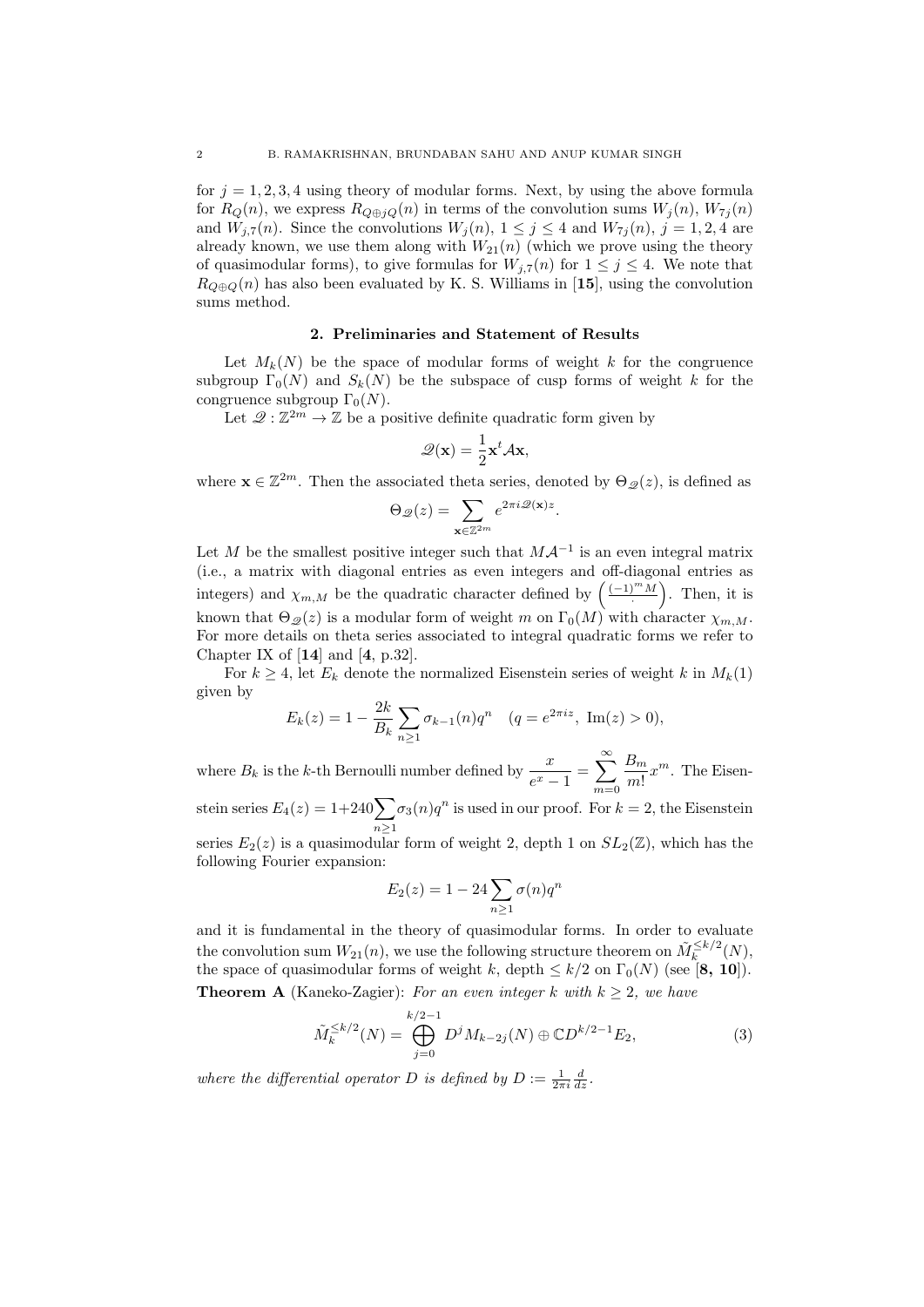Using this theorem, one can express each quasimodular form of weight  $k$  and depth  $\leq k/2$  as a linear combination of j-th derivatives of modular forms of weight  $k-2j$ on  $\Gamma_0(N)$ ,  $0 \le j \le k/2 - 1$  and the  $(k/2 - 1)$ -th derivate of the quasimodular form  $E<sub>2</sub>$ . For details on basic theory of modular forms and quasimodular forms, we refer the reader to  $[4, 8, 10]$ .

Let d be the dimension of the space  $S_k^{new}(N)$ , which is spanned by the normalised Hecke eigenforms in the space  $S_k(N)$ . We denote these basis elements as  $\{\Delta_{k,N;j}(z): 1 \leq j \leq d\}$ , where we denote their Fourier expansions by

$$
\Delta_{k,N;j}(z) = \sum_{n\geq 1} \tau_{k,N;j}(n) q^n.
$$

If  $d = 1$ , then we write the basis element as  $\Delta_{k,N}$  and its Fourier coefficients are denoted as  $\tau_{k,N}(n)$ . For more details on the theory of newforms, we refer to [2]. We also need the following 9 cusp forms which are basis elements of the space  $S_4(28)$ . Here we use the same notation for their Fourier coefficients as in [1]. For  $1 \leq j \leq 9$ , the nine cusp forms  $f_j(z) = \sum_{n \geq 1} c_j(n) q^n$  are defined by the following eta products/quotients.

$$
f_1(z) = \frac{\eta^5(z)\eta^5(7z)}{\eta(2z)\eta(14z)}; \qquad f_2(z) = \eta^2(z)\eta^2(2z)\eta^2(7z)\eta^2(14z);
$$
  
\n
$$
f_3(z) = \frac{\eta^6(z)\eta^6(14z)}{\eta^2(2z)\eta^2(7z)}; \qquad f_4(z) = \frac{\eta^6(2z)\eta^6(7z)}{\eta^2(z)\eta^2(14z)};
$$
  
\n
$$
f_5(z) = \eta^2(4z)\eta^4(14z)\eta^2(28z); \qquad f_6(z) = \frac{\eta^6(2z)\eta^6(28z)}{\eta^2(4z)\eta^2(14z)};
$$
  
\n
$$
f_7(z) = \frac{\eta^4(2z)\eta^6(28z)}{\eta^2(4z)}; \qquad f_8(z) = \frac{\eta(z)\eta(2z)\eta(7z)\eta^8(28z)}{\eta^3(14z)};
$$
  
\n
$$
f_9(z) = \frac{\eta(2z)\eta(4z)\eta^9(28z)}{\eta^3(14z)}, \qquad f_8(z) = \frac{\eta(z)\eta(2z)\eta(7z)\eta^8(28z)}{\eta^3(14z)};
$$

where  $\eta(z)$  is the Dedekind eta function given by  $\eta(z) = q^{1/24} \prod$  $n\geq 1$  $(1 - q^n).$ 

We need the following convolution sums  $W_N(n)$ ,  $N = 1, 2, 3, 4, 14, 28$ . Among these,  $W_{28}(n)$  is recently evaluated by A. Alaca, S. Alaca and E. Ntienjem [1] and the rest were evaluated by E. Royer [13].

THEOREM 2.1. (See  $\left[1, 13\right]$ ) For a natural number n,

$$
W_1(n) = \frac{5}{12}\sigma_3(n) + \left(\frac{1}{12} - \frac{n}{2}\right)\sigma(n),
$$
  
\n
$$
W_2(n) = \frac{1}{12}\sigma_3(n) + \frac{1}{3}\sigma_3\left(\frac{n}{2}\right) + \left(\frac{1}{24} - \frac{n}{8}\right)\sigma(n) + \left(\frac{1}{24} - \frac{n}{4}\right)\sigma\left(\frac{n}{2}\right),
$$
  
\n
$$
W_3(n) = \frac{1}{24}\sigma_3(n) + \frac{3}{8}\sigma_3\left(\frac{n}{3}\right) + \left(\frac{1}{24} - \frac{n}{12}\right)\sigma(n) + \left(\frac{1}{24} - \frac{n}{4}\right)\sigma\left(\frac{n}{3}\right),
$$
  
\n
$$
W_4(n) = \frac{1}{48}\sigma_3(n) + \frac{1}{16}\sigma_3\left(\frac{n}{2}\right) + \frac{1}{3}\sigma_3\left(\frac{n}{4}\right) + \left(\frac{1}{24} - \frac{n}{16}\right)\sigma(n) + \left(\frac{1}{24} - \frac{n}{4}\right)\sigma\left(\frac{n}{4}\right),
$$
  
\n
$$
W_{14}(n) = \frac{1}{600}\sigma_3(n) + \frac{1}{150}\sigma_3\left(\frac{n}{2}\right) + \frac{49}{600}\sigma_3\left(\frac{n}{7}\right) + \frac{49}{150}\sigma_3\left(\frac{n}{14}\right)
$$
  
\n
$$
+ \left(\frac{1}{24} - \frac{n}{56}\right)\sigma(n) + \left(\frac{1}{24} - \frac{n}{4}\right)\sigma\left(\frac{n}{14}\right) - \frac{3}{350}\tau_{4,7}(n) - \frac{6}{175}\tau_{4,7}\left(\frac{n}{2}\right)
$$
  
\n
$$
-\frac{1}{84}\tau_{4,14;1}(n) - \frac{1}{200}\tau_{4,14;2}(n),
$$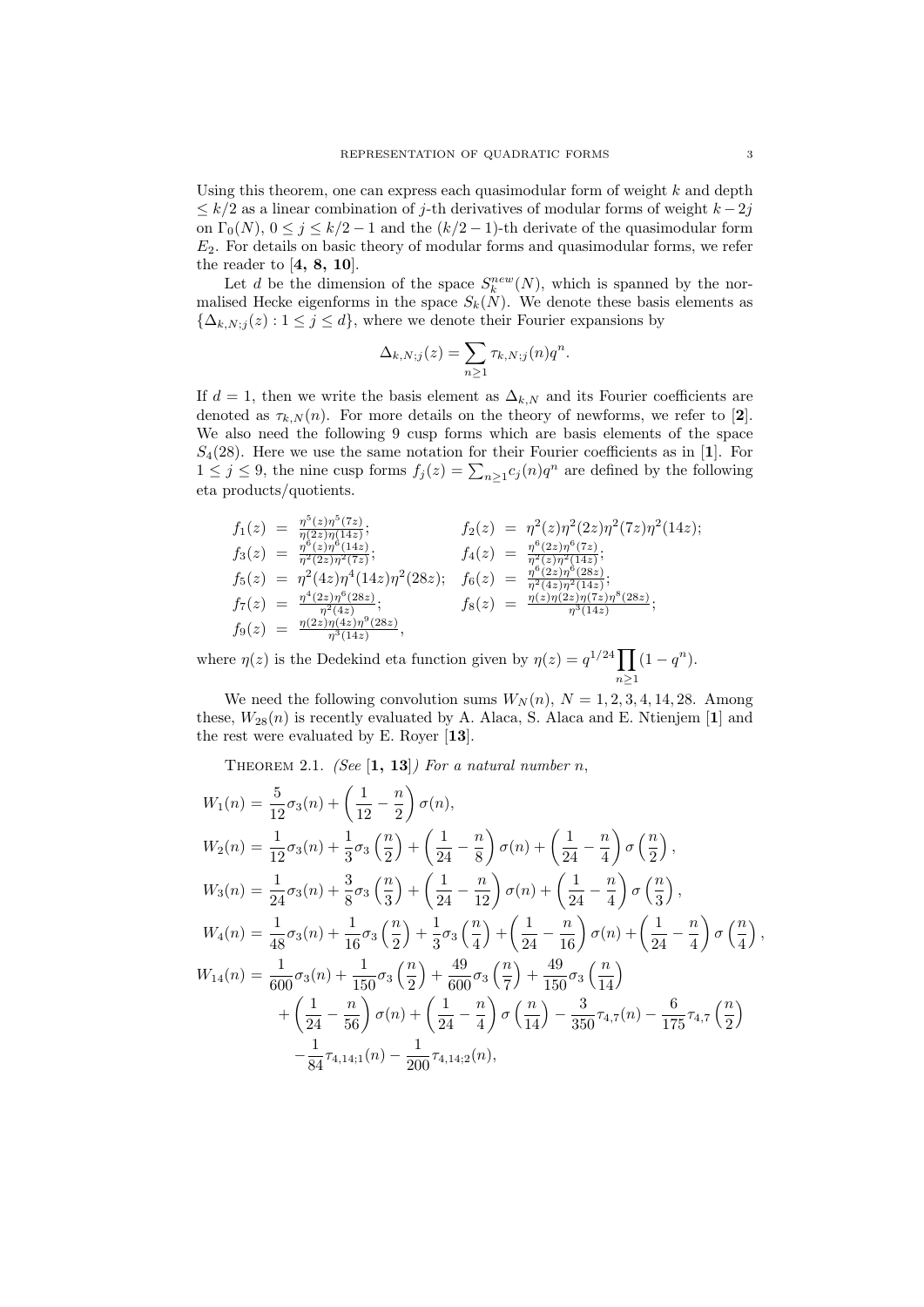4 B. RAMAKRISHNAN, BRUNDABAN SAHU AND ANUP KUMAR SINGH

$$
W_{28}(n) = \frac{1}{2400}\sigma_3(n) + \frac{1}{800}\sigma_3\left(\frac{n}{2}\right) + \frac{1}{150}\sigma_3\left(\frac{n}{4}\right) + \frac{49}{2400}\sigma_3\left(\frac{n}{7}\right) + \frac{49}{800}\sigma_3\left(\frac{n}{14}\right) + \frac{49}{150}\sigma_3\left(\frac{n}{28}\right) + \left(\frac{1}{24} - \frac{n}{112}\right)\sigma(n) + \left(\frac{1}{24} - \frac{n}{4}\right)\sigma\left(\frac{n}{28}\right) + \frac{1121}{67200}c_1(n) + \frac{2389}{22400}c_2(n) - \frac{1}{128}c_3(n) - \frac{3349}{67200}c_4(n) - \frac{101}{200}c_5(n) - \frac{17}{40}c_6(n) + \frac{13}{200}c_7(n) - \frac{433}{150}c_8(n) - \frac{254}{75}c_9(n).
$$

Following the method of Royer [13], we evaluate the following convolution sum.

THEOREM 2.2. For a natural number  $n$ ,

$$
W_{21}(n) = \frac{1}{24}\sigma(n) + \frac{1}{24}\sigma\left(\frac{n}{21}\right) - \frac{1}{4}n\sigma\left(\frac{n}{21}\right) - \frac{1}{84}n\sigma(n) + \frac{1}{1200}\sigma_3(n) + \frac{3}{400}\sigma_3\left(\frac{n}{3}\right) + \frac{49}{1200}\sigma_3\left(\frac{n}{7}\right) + \frac{147}{400}\sigma_3\left(\frac{n}{21}\right) - \frac{1}{175}\tau_{4,7}(n) - \frac{9}{175}\tau_{4,7}\left(\frac{n}{3}\right) - \frac{1}{100}\tau_{4,21;2}(n) - \frac{5}{672}(\tau_{4,21;3}(n) + \tau_{4,21;4}(n)) - \frac{11}{12768}\sqrt{57}(\tau_{4,21;3}(n) - \tau_{4,21;4}(n)).
$$

**Note:** The dimension of  $S_4^{new}(21)$  is 4 and out of which two newforms have rational Fourier coefficients and the other two newforms do not have rational Fourier coefficients. In the latter case, the eigenvalues of the Hecke operators  $T(p)$  for  $p \neq 3, 7$ satisfy the quadratic polynomial  $x^2 + 3x - 12$ , and therefore the eigenvalues (and hence the Fourier coefficients) of these two newforms belong to the number field  $\mathbb{Q}(\sqrt{57})$  (57 is the discriminant of the quadratic polynomial). More precisely, the Fourier coefficients  $\tau_{4,21;3}(n)$  and  $\tau_{4,21;4}(n)$  belong to the number field  $\mathbb{Q}(\sqrt{57})$ . Fourier coencients  $\tau_{4,21;3}(n)$  and  $\tau_{4,21;4}(n)$  belong to the number held  $\mathcal{Q}(\sqrt{3}t)$ .<br>However, we note that both  $\tau_{4,21;3}(n) + \tau_{4,21;4}(n)$  and  $\sqrt{57}(\tau_{4,21;3}(n) - \tau_{4,21;4}(n))$ are rational numbers.

The following is the main theorem of this section.

THEOREM 2.3. For a natural number  $n$ ,

$$
R_{Q \oplus Q}(n) = \frac{24}{5} \sigma_3(n) + \frac{1176}{5} \sigma_3\left(\frac{n}{7}\right) + \frac{16}{5} \tau_{4,7}(n),
$$
  
\n
$$
R_{Q \oplus 2Q}(n) = \frac{24}{25} \sigma_3(n) + \frac{96}{25} \sigma_3\left(\frac{n}{2}\right) + \frac{1176}{25} \sigma_3\left(\frac{n}{7}\right) + \frac{4704}{25} \sigma_3\left(\frac{n}{14}\right)
$$
  
\n
$$
+ \frac{48}{25} \tau_{4,7}(n) + \frac{192}{25} \tau_{4,7}\left(\frac{n}{2}\right) + \frac{28}{25} \tau_{4,14;1}(n),
$$
  
\n
$$
R_{Q \oplus 3Q}(n) = \frac{12}{25} \sigma_3(n) + \frac{108}{25} \sigma_3\left(\frac{n}{3}\right) + \frac{588}{25} \sigma_3\left(\frac{n}{7}\right) + \frac{5292}{25} \sigma_3\left(\frac{n}{21}\right)
$$
  
\n
$$
+ \frac{32}{25} \tau_{4,7}(n) + \frac{288}{25} \tau_{4,7}\left(\frac{n}{3}\right) + \frac{56}{25} \tau_{4,21;2}(n),
$$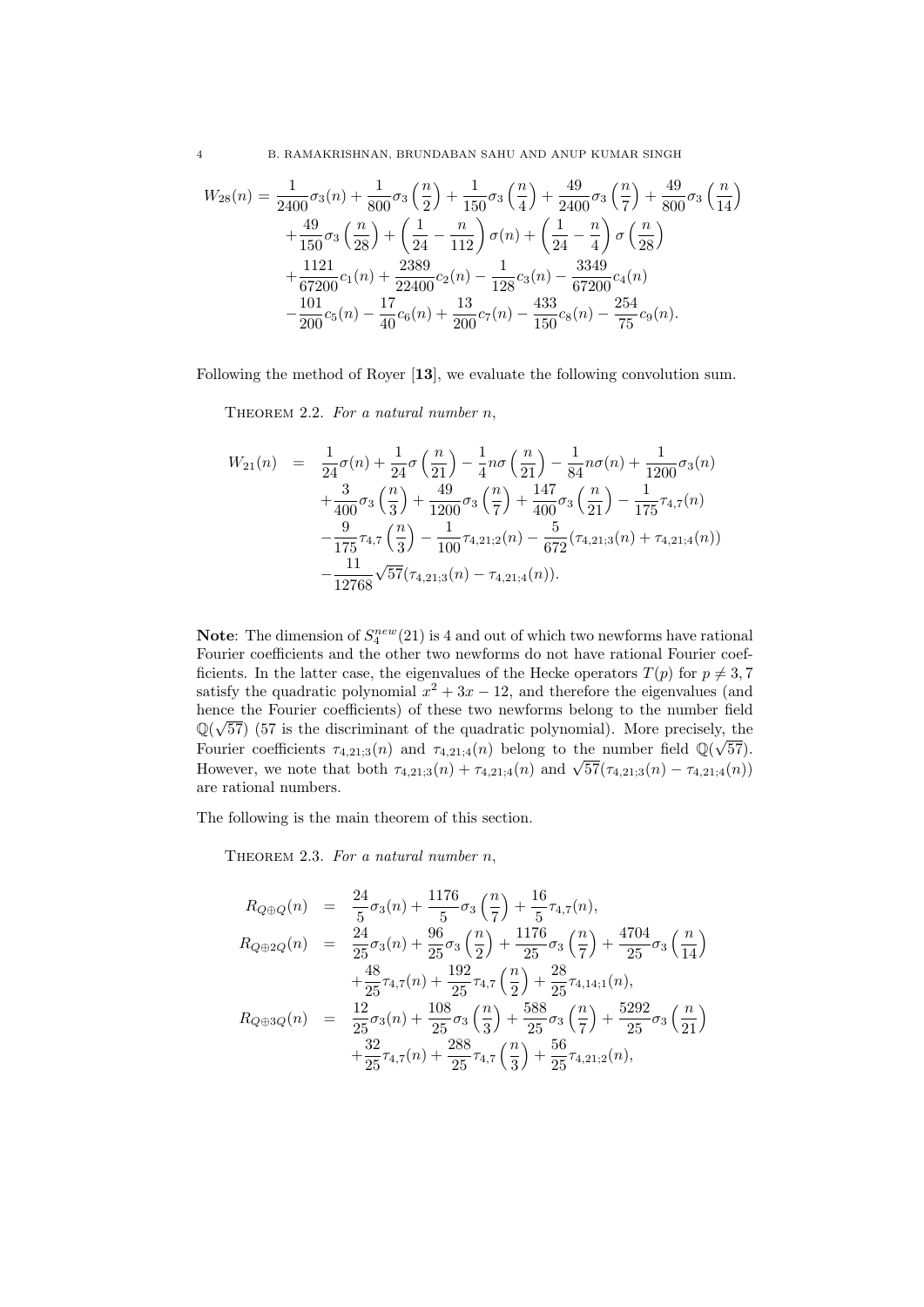$$
R_{Q \oplus 4Q}(n) = \frac{6}{25} \sigma_3(n) + \frac{18}{25} \sigma_3\left(\frac{n}{2}\right) + \frac{96}{25} \sigma_3\left(\frac{n}{4}\right) + \frac{294}{25} \sigma_3\left(\frac{n}{7}\right) + \frac{882}{25} \sigma_3\left(\frac{n}{14}\right) + \frac{4704}{25} \sigma_3\left(\frac{n}{28}\right) - \frac{356}{175} c_1(n) - \frac{316}{25} c_2(n) + 2c_3(n) + \frac{1014}{175} c_4(n) + \frac{1328}{25} c_5(n) + \frac{336}{5} c_6(n) - \frac{664}{25} c_7(n) + \frac{10432}{25} c_8(n) + \frac{10432}{25} c_9(n).
$$

REMARK 2.1. As mentioned in the introduction K. S. Williams [15] evaluated the formula for  $R_{Q \oplus Q}(n)$  by using the convolution sum  $W_7(n)$ . In this paper we have computed this formula using the theory of modular forms. Therefore, as a consequence to our formula for  $R_{Q \oplus Q}(n)$ , we obtain the convolution sum  $W_7(n)$ (see Corollary 2.4 below). The proof is demonstrated in §3.3.

REMARK 2.2. By the Atkin-Lehner theory of newforms  $[2]$ , we see that the normalized newforms  $\Delta_{4,7}(z)$  and  $\Delta_{4,14;j}(z)$ ,  $j = 1,2$  are eigenforms under the Hecke operator for the prime 7 dividing the level with eigenvalues  $\pm 7$ . Using this, we have for  $a > 1$ ,

$$
\tau_{4,7}(7^a) \; = \; (-1)^a 7^a; \; \tau_{4,14;1}(7^a) \; = \; (-1)^a 7^a; \; \tau_{4,14;2}(7^a) \; = \; 7^a.
$$

Therefore, in Theorem 2.3, the formulas for  $R_{Q \oplus jQ}(n)$  for  $1 \leq j \leq 3$  have elementary evaluations when  $n = 7^a$ ,  $a \ge 1$ .

In the following corollary, we use the formulas of Theorem 2.3 and the convolution sums  $W_N(n)$ ,  $N = 1, 2, 3, 4, 14, 21, 28$  (given by Theorems 2.1 and 2.2), to obtain the convolution sums  $W_7(n)$ ,  $W_{2,7}(n)$ ,  $W_{3,7}(n)$  and  $W_{4,7}(n)$ . We note that in [5], Chan and Cooper also used a different method to evaluate the convolution sums  $W_p(n)$ ,  $p = 3, 7, 11, 23$ .

COROLLARY 2.4. For a natural number  $n$ , we have

$$
W_7(n) = \frac{1}{120}\sigma_3(n) + \frac{49}{120}\sigma_3\left(\frac{n}{7}\right) + \left(\frac{1}{24} - \frac{n}{28}\right)\sigma(n) + \left(\frac{1}{24} - \frac{n}{4}\right)\sigma\left(\frac{n}{7}\right)
$$
  
\n
$$
-\frac{1}{70}\tau_{4,7}(n),
$$
  
\n
$$
W_{2,7}(n) = \frac{1}{600}\sigma_3(n) + \frac{1}{150}\sigma_3\left(\frac{n}{2}\right) + \frac{49}{600}\sigma_3\left(\frac{n}{7}\right) + \frac{49}{150}\sigma_3\left(\frac{n}{14}\right)
$$
  
\n
$$
+ \left(\frac{1}{24} - \frac{n}{28}\right)\sigma\left(\frac{n}{2}\right) + \left(\frac{1}{24} - \frac{n}{8}\right)\sigma\left(\frac{n}{7}\right) - \frac{3}{350}\tau_{4,7}(n)
$$
  
\n
$$
-\frac{6}{175}\tau_{4,7}\left(\frac{n}{2}\right) + \frac{1}{600}\tau_{4,14;1}(n) + \frac{1}{200}\tau_{4,14;2}(n),
$$
  
\n
$$
W_{3,7}(n) = \frac{1}{1200}\sigma_3(n) + \frac{3}{400}\sigma_3\left(\frac{n}{3}\right) + \frac{49}{1200}\sigma_3\left(\frac{n}{7}\right) + \frac{147}{400}\sigma_3\left(\frac{n}{21}\right)
$$
  
\n
$$
+ \left(\frac{1}{24} - \frac{n}{28}\right)\sigma\left(\frac{n}{3}\right) + \left(\frac{1}{24} - \frac{n}{12}\right)\sigma\left(\frac{n}{7}\right) - \frac{1}{175}\tau_{4,7}(n)
$$
  
\n
$$
-\frac{9}{175}\tau_{4,7}\left(\frac{n}{3}\right) - \frac{1}{100}\tau_{4,21;2}(n) + \frac{5}{672}(\tau_{4,21;3}(n) + \tau_{4,21;4}(n))
$$
  
\n
$$
+ \frac{11}{12768}\sqrt{57}(\tau_{4,21;3}(n) - \tau_{4,21;4}(n)),
$$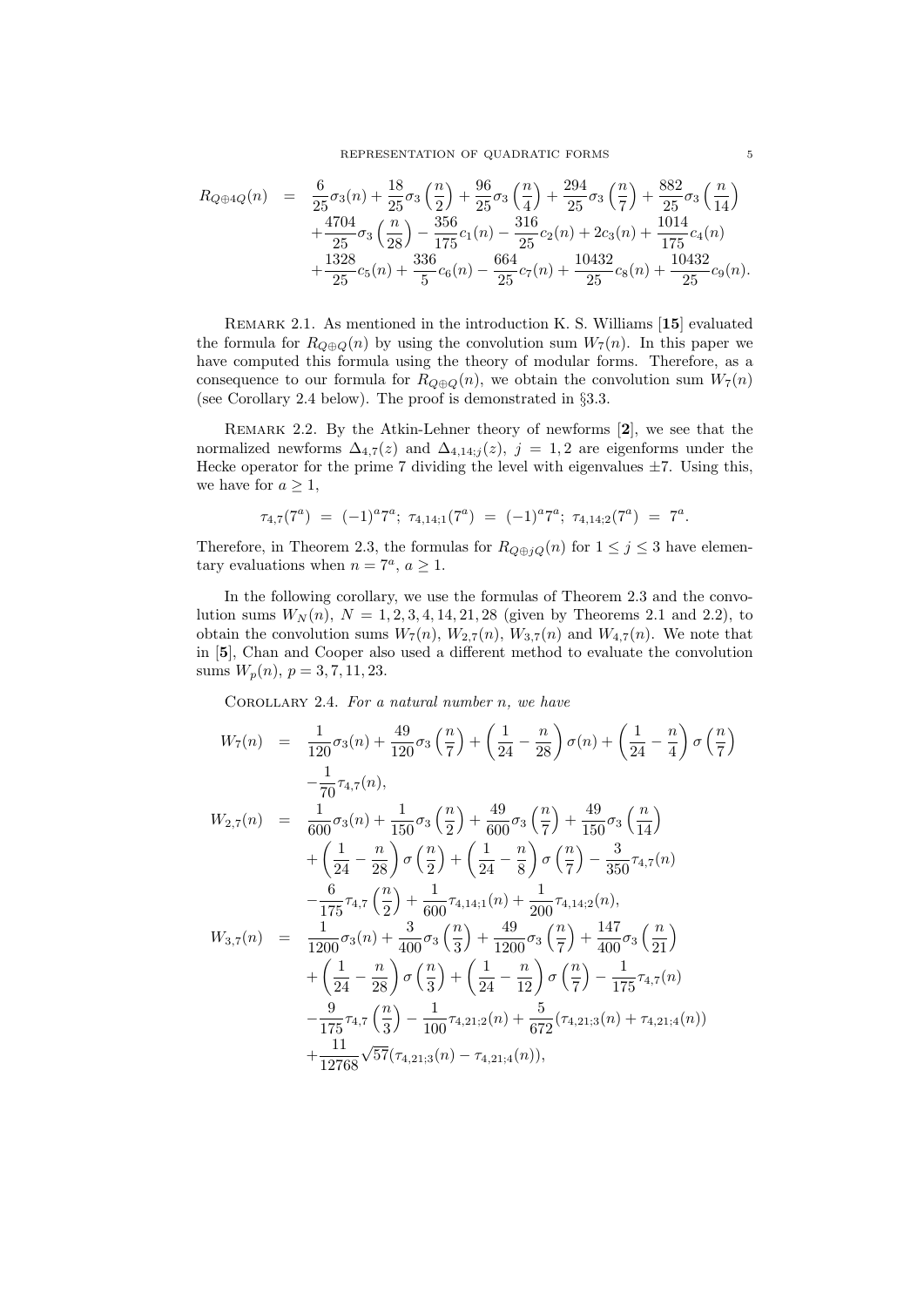6 B. RAMAKRISHNAN, BRUNDABAN SAHU AND ANUP KUMAR SINGH

$$
W_{4,7}(n) = \frac{1}{2400}\sigma_3(n) + \frac{1}{800}\sigma_3\left(\frac{n}{2}\right) + \frac{1}{150}\sigma_3\left(\frac{n}{4}\right) + \frac{49}{2400}\sigma_3\left(\frac{n}{7}\right) + \frac{49}{800}\sigma_3\left(\frac{n}{14}\right) + \frac{49}{150}\sigma_3\left(\frac{n}{28}\right) + \left(\frac{1}{24} - \frac{n}{28}\right)\sigma\left(\frac{n}{4}\right) + \left(\frac{1}{24} - \frac{n}{16}\right)\sigma\left(\frac{n}{7}\right) + \frac{697}{470400}c_1(n) + \frac{139}{22400}c_2(n) - \frac{9}{896}c_3(n) - \frac{893}{470400}c_4(n) + \frac{43}{1400}c_5(n) - \frac{7}{40}c_6(n) + \frac{241}{1400}c_7(n) - \frac{881}{1050}c_8(n) - \frac{178}{525}c_9(n).
$$

## 3. Proofs

For the proofs of our theorems, we need the following newforms  $\Delta_{k,N}(z)$ ,  $(k, N) \in \{(2, 14), (2, 21), (4, 7)\}, \ \Delta_{4,14;1}(z), \ \Delta_{4,14;2}(z) \text{ and } \Delta_{4,21; j}(z), \ 1 \leq j \leq 4.$ Below we give their expression in terms of Eisenstein series and eta products. We have used the L-functions and modular forms database [9] to get some of these expressions.

$$
\Delta_{2,14}(z) = \eta(z)\eta(2z)\eta(7z)\eta(14z),
$$
  
\n
$$
\Delta_{2,21}(z) = \frac{\eta(7z)}{2\eta^2(z)\eta(3z)\eta(9z)\eta(21z)} (3\eta^2(z)\eta^2(7z)\eta^4(9z) + 3\eta^4(z)\eta^2(9z)\eta^2(63z)
$$
  
\n
$$
-\eta^5(3z)\eta(7z)\eta(9z)\eta(21z) + 7\eta(z)\eta^2(3z)\eta(9z)\eta^4(21z)
$$
  
\n
$$
+3\eta^3(z)\eta(7z)\eta^3(9z)\eta(63z) - 3\eta(z)\eta^5(3z)\eta(21z)\eta(63z)),
$$

$$
\Delta_{4,7}(z) = \frac{(\eta^3(z)\eta^3(7z) + 4\eta^3(2z)\eta^3(14z))\eta^2(z)\eta^2(7z)}{\eta(2z)\eta(14z)},
$$
\n
$$
\Delta_{4,14;1}(z) = -\frac{9}{4}\Delta_{4,7}(z) - 9\Delta_{4,7}(2z) + \frac{\Delta_{2,14}(z)}{4}(24\Delta_{2,14}(z) + 14E_2(14z) - E_2(z)),
$$
\n
$$
\Delta_{4,14;2}(z) = \Delta_{4,7}(z) - 4\Delta_{4,7}(2z) - 5\Delta_{2,14}^2(z),
$$
\n
$$
\Delta_{4,21;1}(z) = \Delta_{2,21}(z)\left(-\frac{1}{24}E_2(z) - \frac{1}{8}E_2(3z) + \frac{7}{24}E_2(7z) + \frac{7}{8}E_2(21z)\right),
$$
\n
$$
\Delta_{4,21;2}(z) = \Delta_{2,21}(z)\left(\frac{1}{12}E_2(z) - \frac{1}{4}E_2(3z) - \frac{7}{12}E_2(7z) + \frac{7}{4}E_2(21z)\right).
$$

We have not found expressions for the remaining two newforms  $\Delta_{4,21;3}(z)$  and  $\Delta_{4,21;4}(z)$  (of weight 4 and level 21), whose Fourier coefficients lie in the real quadratic field  $\mathbb{Q}(\sqrt{57})$ . (Refer to the Note before Theorem 2.3.) Below, we give their first few Fourier coefficients using the database [9].

$$
\Delta_{4,21;3}(z) = q + \frac{-3 + \sqrt{57}}{2}q^2 + 3q^3 + \frac{17 - 3\sqrt{57}}{2}q^4 + (3 - \sqrt{57})q^5
$$
  
+ 
$$
\frac{-9 + \sqrt{57}}{2}q^6 + 7q^7 + \cdots ,
$$
  

$$
\Delta_{4,21;4}(z) = q + \frac{-3 - \sqrt{57}}{2}q^2 + 3q^3 + \frac{17 + 3\sqrt{57}}{2}q^4 + (3 + \sqrt{57})q^5
$$
  

$$
-\frac{9 + \sqrt{57}}{2}q^6 + 7q^7 + \cdots .
$$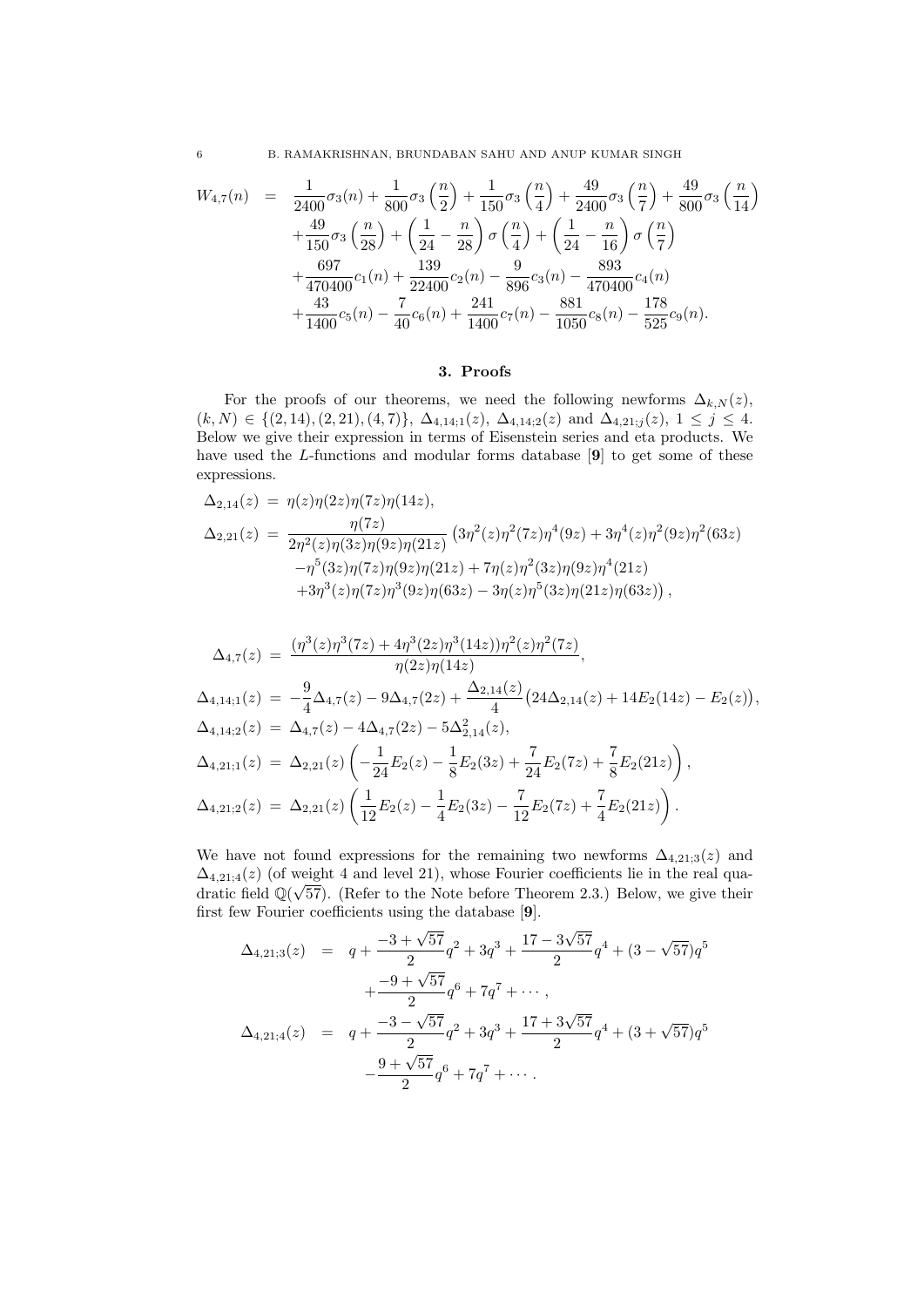We also need the following weight 2 Eisenstein series defined (for two positive integers  $a, b, a < b$  by

$$
\Phi_{a,b}(z) = \frac{1}{b-a} (bE_2(bz) - aE_2(az)).
$$

**3.1. Proof of Theorem 2.2.** The vector space  $M_2(21)$  is of dimension 4 with a basis

$$
\{\Phi_{1,3}(z), \Phi_{1,7}(z), \Phi_{1,21}(z), \Delta_{2,21}(z)\},\
$$

and  $M_4(21)$  is of dimension 10 with a basis

$$
\{E_4(dz), d|21; \Delta_{4,7}(z), \Delta_{4,7}(3z), \Delta_{4,21;j}(z), 1 \le j \le 4\}.
$$

We note that  $E_2(z)E_2(21z) \in \tilde{M}_4^{\leq 2}(21)$ . Using Theorem A and the above basis, we have  $\overline{441}$ 576

$$
E_2(z)E_2(21z) = \frac{1}{500}E_4(z) + \frac{9}{500}E_4(3z) + \frac{49}{500}E_4(7z) + \frac{441}{500}E_4(21z) - \frac{576}{175}\Delta_{4,7}(z) - \frac{5184}{175}\Delta_{4,7}(3z) - \frac{144}{25}\Delta_{4,21;2}(z) + \left(-\frac{66}{133}\sqrt{57} - \frac{30}{7}\right)\Delta_{4,21;3}(z) + \left(\frac{66}{133}\sqrt{57} - \frac{30}{7}\right)\Delta_{4,21;4}(z) + \frac{40}{7}D\Phi_{1,21}(z) + \frac{4}{7}DE_2(z).
$$

By comparing the  $n$ -th Fourier coefficients of both the sides of the above identity, we get the required formula for  $W_{21}(n)$ .

REMARK 3.1. In this remark we derive an expression for the newform  $\Delta_{4,14;1}(z)$ in terms of the Eisenstein series  $E_2(z)$  and its derivative. We note that (see [13])

$$
E_2(z)E_2(14z) = \frac{1}{250}E_4(z) + \frac{2}{125}E_4(2z) + \frac{49}{250}E_4(7z) + \frac{98}{125}E_4(14z) -\frac{864}{175}\Delta_{4,7}(z) - \frac{3456}{175}\Delta_{4,7}(2z) - \frac{48}{7}\Delta_{4,14;1}(z) - \frac{72}{25}\Delta_{4,14;2}(z) +\frac{39}{7}D\Phi_{1,14}(z) + \frac{6}{7}DE_2(z).
$$

Now, consider the quasimodular form  $E_2(2z)E_2(7z)$  in  $\tilde{M}_4^{\leq 2}(14)$ , and using Theorem A, we have the following expression.

$$
E_2(2z)E_2(7z) = \frac{1}{250}E_4(z) + \frac{2}{125}E_4(2z) + \frac{49}{250}E_4(7z) + \frac{98}{125}E_4(14z) -\frac{864}{175}\Delta_{4,7}(z) - \frac{3456}{175}\Delta_{4,7}(2z) + \frac{48}{7}\Delta_{4,14;1}(z) - \frac{72}{25}\Delta_{4,14;2}(z) +\frac{18}{7}D\Phi_{1,7}(z) + \frac{39}{7}D\Phi_{1,14}(z) - \frac{36}{7}D\Phi_{2,14}(z) + \frac{6}{7}DE_2(z).
$$

Therefore, from the above two expressions, we get

$$
E_2(2z)E_2(7z) - E_2(z)E_2(14z) = \frac{96}{7}\Delta_{4,14;1}(z) + \frac{18}{7}D\Phi_{1,7}(z) - \frac{36}{7}D\Phi_{2,14}(z).
$$

This gives an expression for the newform  $\Delta_{4,14;1}(z)$  in terms of Eisenstein series. More precisely, we have

$$
\Delta_{4,14;1}(z) = \frac{7}{96} E_2(2z) E_2(7z) - \frac{7}{96} E_2(z) E_2(14z) - \frac{7}{32} D E_2(7z) \n+ \frac{1}{32} D E_2(z) + \frac{7}{16} D E_2(14z) - \frac{1}{16} D E_2(2z).
$$
\n(4)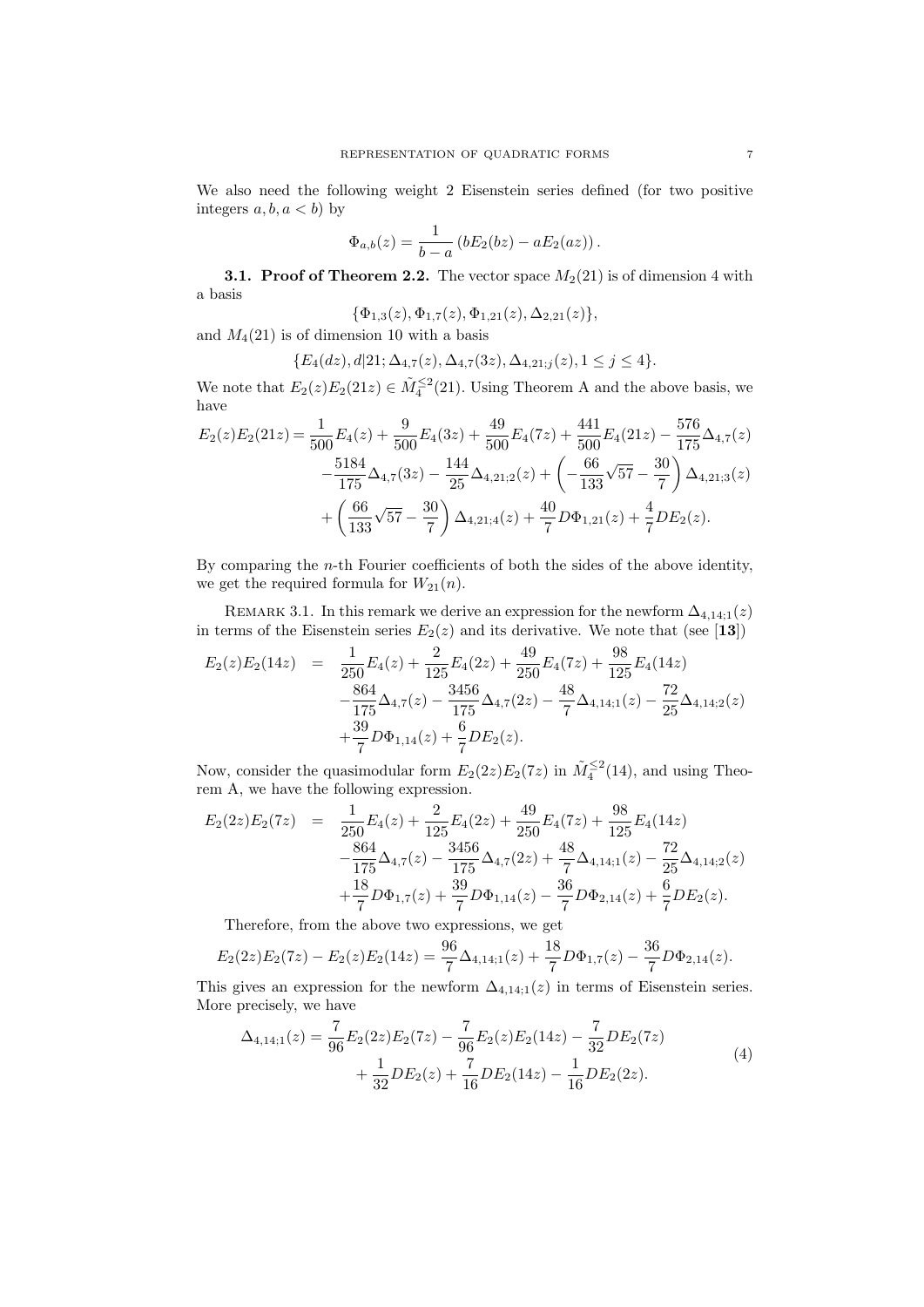**3.2. Proof of Theorem 2.3.** In this section, we shall obtain the formulas for  $R_{Q \oplus jQ}(n)$  as given in Theorem 2.3. Let

$$
\Theta_{Q \oplus jQ}(z) = \sum_{x_1, \cdots, x_8 \in \mathbb{Z}} q^{(Q \oplus jQ)(x_1, \cdots, x_8)} \tag{5}
$$

be the theta series associated with the quadratic forms  $Q \oplus iQ$  for  $j = 1, 2, 3, 4$ . Now using the description mentioned in the Preliminaries section, we see that the theta series  $\Theta_{Q\oplus jQ}(z)$  belongs to the space  $M_4(7j)$  and has the Fourier expansion

$$
\Theta_{Q \oplus jQ}(z) = \sum_{n=0}^{\infty} R_{Q \oplus jQ}(n)q^n.
$$

Therefore, it is sufficient to obtain explicit bases for the spaces of modular forms  $M_4(7j)$ . The required formulas will follow by expressing each theta series as a linear combination of the corresponding modular form basis and comparing the nth Fourier coefficients. We shall give below explicit bases for the spaces  $M_4(7j)$  for  $j = 1, 2, 3, 4$  in tabular form.

| <b>Space</b> | Dimension | Basis                                                                               |
|--------------|-----------|-------------------------------------------------------------------------------------|
| $M_{4}(7)$   |           | $\{E_4(az), a 7; \Delta_{4.7}(z)\}\$                                                |
| $M_4(14)$    |           | $\{\overline{E_4(az)},a 14;\Delta_{4,7}(bz),b 2;\Delta_{4,14,i}(z),1\leq i\leq 2\}$ |
| $M_4(21)$    | 10        | $\{E_4(az), a 21; \Delta_{4,7}(bz), b 3; \Delta_{4,21;i}(z), 1 \leq i \leq 4\}$     |
| $M_{4}(28)$  | 15        | $\{E_4(az), a 28; f_i(z), 1 \leq i \leq 9\}$                                        |

(Note that the newforms  $\Delta_{k,N}(z)$ ,  $\Delta_{k,N;i}(z)$  appearing in the above table are defined in §3 and the forms  $f_i(z)$  that apper for level 28 case are defined in §2.)

Using the above bases, we have the following:

$$
\Theta_{Q \oplus Q}(z) = \frac{1}{50} E_4(z) + \frac{49}{50} E_4(7z) + \frac{16}{5} \Delta_{4,7}(z),
$$
\n
$$
\Theta_{Q \oplus 2Q}(z) = \frac{1}{250} E_4(z) + \frac{2}{125} E_4(2z) + \frac{49}{250} E_4(7z) + \frac{98}{125} E_4(14z) + \frac{48}{25} \Delta_{4,7}(z) + \frac{192}{25} \Delta_{4,7}(2z) + \frac{28}{25} \Delta_{4,14;1}(z),
$$
\n(7)

$$
\Theta_{Q \oplus 3Q}(z) = \frac{1}{500} E_4(z) + \frac{9}{500} E_4(3z) + \frac{49}{500} E_4(7z) + \frac{441}{500} E_4(21z) \n+ \frac{32}{25} \Delta_{4,7}(z) + \frac{288}{25} \Delta_{4,7}(3z) + \frac{56}{25} \Delta_{4,21;2}(z),
$$
\n(8)

$$
\Theta_{Q \oplus 4Q}(z) = \frac{1}{1000} E_4(z) + \frac{3}{1000} E_4(2z) + \frac{2}{125} E_4(4z) + \frac{49}{1000} E_4(7z) \n+ \frac{147}{1000} E_4(14z) + \frac{98}{125} E_4(28z) - \frac{356}{175} f_1(z) - \frac{316}{25} f_2(z) + 2f_3(z) \n+ \frac{1014}{175} f_4(z) + \frac{1328}{25} f_5(z) + \frac{336}{5} f_6(z) - \frac{664}{25} f_7(z) \n+ \frac{10432}{25} f_8(z) + \frac{10432}{25} f_9(z).
$$
\n(9)

The theorem now follows by comparing the nth Fourier coefficients from the above expressions.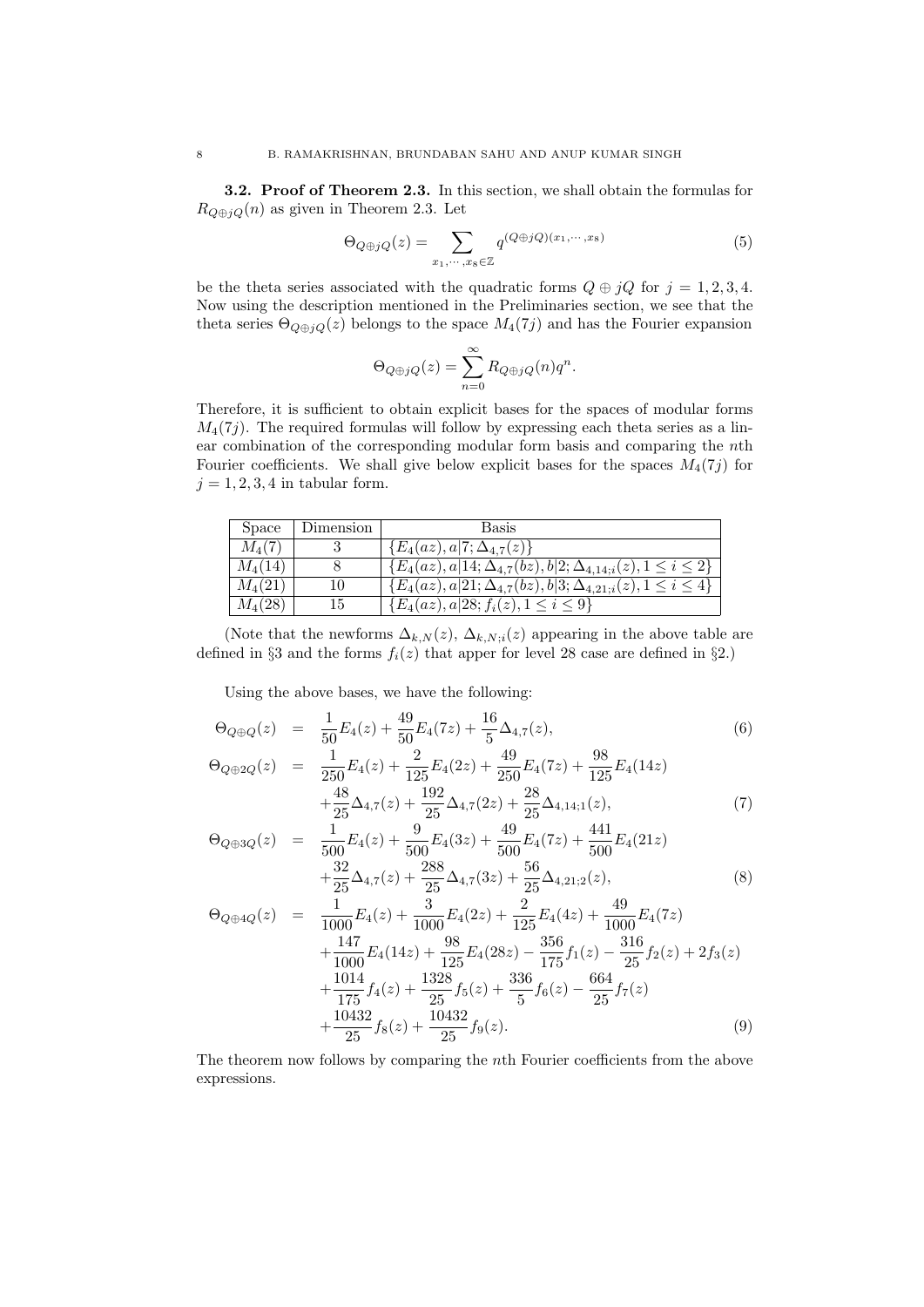**3.3. Proof of Corollary 2.4.** In order to get the convolution sums  $W_{a,b}(n)$ for  $(a, b) = (1, 7), (2, 7), (3, 7), (4, 7)$  in the corollary, we first compute the formulas  $R_{Q \oplus iQ}(n)$  (1  $\leq j \leq 4$ ) using the convolution sums method. Let  $\mathbb{N}_0 = \mathbb{N} \cup \{0\}$ . For  $n \in \mathbb{N}$  we know that (see [15])

$$
R_Q(n) = 4\sigma(n) - 28\sigma\left(\frac{n}{7}\right). \tag{10}
$$

Then for  $1 \leq j \leq 4$ ,  $R_{Q \oplus iQ}(n)$  is given by

$$
R_{Q \oplus jQ}(n) = \sum_{\substack{a,b \in \mathbb{N}_0 \\ a+jb=n}} \left( \sum_{Q(x_1,\dots,x_4)=a} 1 \right) \left( \sum_{Q(x_5,\dots,x_8)=b} 1 \right)
$$
  
=  $R_Q(n) + R_Q(n/j) + \sum_{\substack{a,b \in \mathbb{N} \\ a+jb=n}} R_Q(a)R_Q(b)$   
=  $4\sigma(n) - 28\sigma\left(\frac{n}{7}\right) + 4\sigma\left(\frac{n}{j}\right) - 28\sigma\left(\frac{n}{7j}\right) + 16W_j(n) - 4 \times 28W_{7j}(n) - 4 \times 28W_{j,7}(n) + 28^2W_j\left(\frac{n}{7}\right).$ 

Comparing these formulas with the formulas given in Theorem 2.3 and using the convolution sums given in Theorem 2.1 and Theorem 2.2, we get the convolution sums  $W_{i,7}(n)$ , for  $1 \leq j \leq 4$ . This completes the proof.

### Acknowledgements

We have used the open-source mathematics software SAGE (www.sagemath.org) to do our calculations. The second author is partially funded by SERB grant SR/FTP/MS-053/2012. He would like to thank HRI, Allahabad for the warm hospitality where this work has been carried out. The SAGE worksheets are available in the last author's website<sup>1</sup>. Finally, we would like to thank the referee for making helpful suggestions.

#### References

- [1] A. Alaca, S. Alaca and E. Ntienjem, *The convolution sum*  $\sum_{al+bm=n} \sigma(l)\sigma(m)$  for  $(a,b)$  =  $(1, 28), (4, 7), (1, 14), (2, 7), (1, 7), \text{arXiv:1607.06039v1}$  [math.NT]
- [2] A. O. L. Atkin and J. Lehner, Hecke operators on  $\Gamma_0(m)$ , Math. Ann. 185 (1970), 134–160.
- [3] M. Besge, *Extrait d'une lettre de M. Besge à M. Liouville*, J. Math. Pures Appl. 7 (1862), 256.
- [4] J. H. Bruinier, G. van der Geer, G. Harder and D. Zagier, The 1-2-3 of modular forms, Lectures from the Summer School on Modular Forms and their Applications held in Nordfjordeid, June 2004. Edited by Kristian Ranestad. Universitext. Springer-Verlag, Berlin, 2008. 266 pp.
- [5] H. H. Chan and S. Cooper, Powers of theta functions, Pacific J. Math. 235 (2008) No.1, 1-14.
- [6] J. W. L. Glaisher, On the squares of the series in which the coefficients are the sums of the divisor of the exponents, Mess. Math. **15** (1885), 1-20.
- [7] J. G. Huard, Z. M. Ou, B. K. Spearman and K. S. Williams, Elementary evaluation of certain convolution sums involving divisor functions, in Number Theory for the Millennium, II (Urbana, IL, 2000) (A. K. Peters, Natick, MA, 2002), 229–274.
- [8] M. Kaneko and D. Zagier, A generalized Jacobi theta function and quasimodular forms. In 'The moduli space of curves (Texel Island, 1994)', 165–172, Progr. Math., 129, Birkhäuser Boston, Boston, MA, 1995.

 $^{1}\mathrm{URL: \, https://sites.google.com/site/theanupkumarsingh/sage-worksheets}$